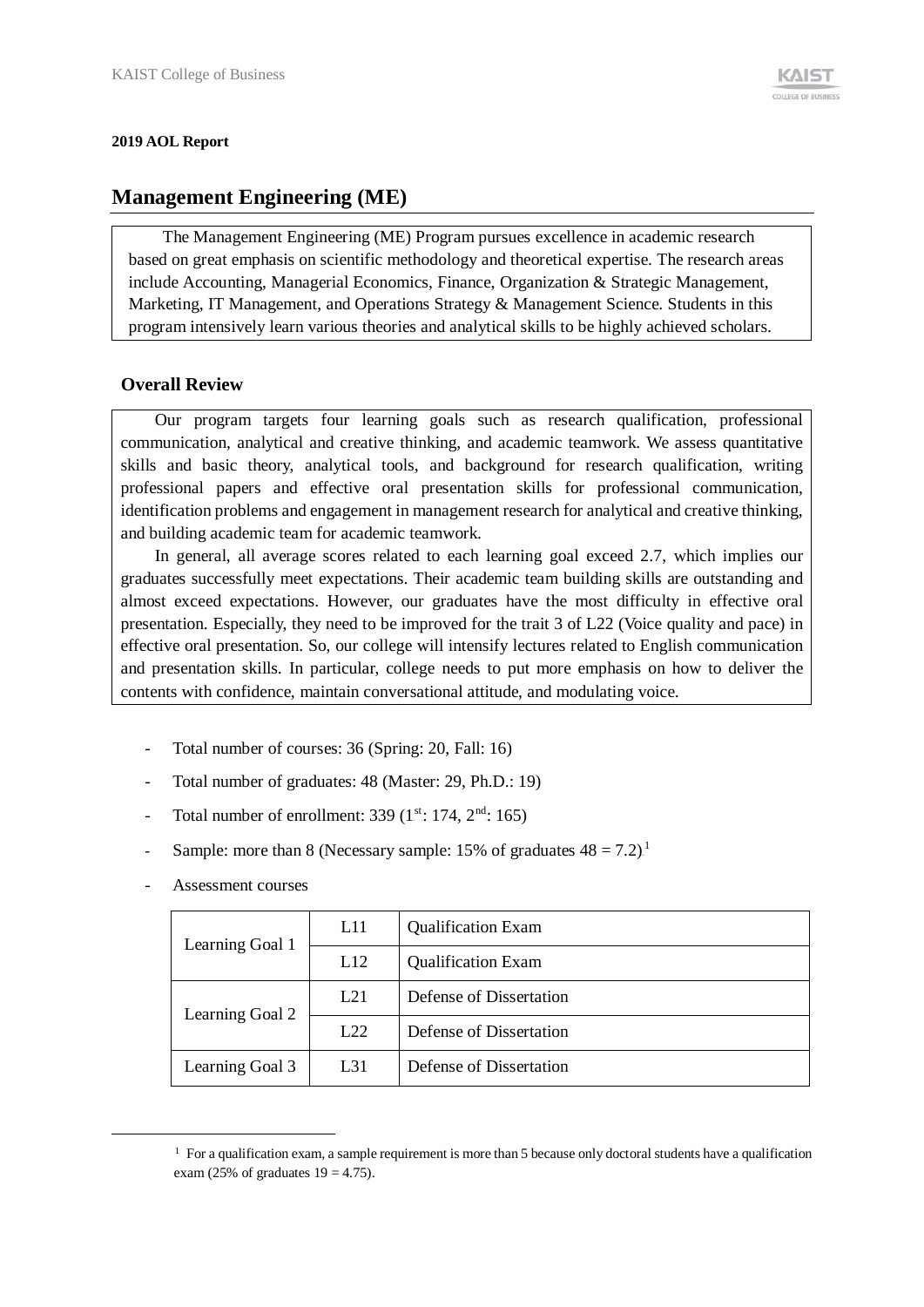|                 |     | Defense of Dissertation          |
|-----------------|-----|----------------------------------|
| Learning Goal 4 | L41 | <b>BA771 Operations Strategy</b> |

#### **Overview of Assessment**

-

| <b>Management Engineering: Assessment Learning Goal 1</b>                                                                                                                                                                                                                       |                                                                       |                               |  |  |  |  |  |  |
|---------------------------------------------------------------------------------------------------------------------------------------------------------------------------------------------------------------------------------------------------------------------------------|-----------------------------------------------------------------------|-------------------------------|--|--|--|--|--|--|
| Learning Goal 1) Research Qualification                                                                                                                                                                                                                                         |                                                                       |                               |  |  |  |  |  |  |
| : Our graduates will have skills (or ability) to conduct quality research                                                                                                                                                                                                       |                                                                       |                               |  |  |  |  |  |  |
| <b>Learning Objective</b><br><b>Methods</b><br><b>Sample</b>                                                                                                                                                                                                                    |                                                                       |                               |  |  |  |  |  |  |
| L11) Our students will have basic<br>quantitative skills for research.                                                                                                                                                                                                          | <b>Qualification Exam</b><br>$(N=7)^2$                                | Qualification Exam evaluation |  |  |  |  |  |  |
| L12) Our students will have basic theory,<br>analytical research tools, and background<br>about their research area.                                                                                                                                                            | <b>Qualification Exam</b><br>Qualification Exam evaluation<br>$(N=7)$ |                               |  |  |  |  |  |  |
|                                                                                                                                                                                                                                                                                 | <b>Findings</b>                                                       |                               |  |  |  |  |  |  |
| The average scores for L11 and L12 are 2.657 and 2.786.<br>The results imply that L11 and L12 meet expectation successfully.<br>The achievement in understanding theory, analytical tools, and background $(L12)$ is higher than<br>that in employing quantitative skills (L11) |                                                                       |                               |  |  |  |  |  |  |
| 57.1% $(4/7)$ students exceed expectations for logic and organization (Trait 1 for L11)                                                                                                                                                                                         |                                                                       |                               |  |  |  |  |  |  |

- 100.0% (7/7) students exceed expectations for consistent conclusions (Trait 5 for L11)
- No student fails to meet expectations for each trait.
- The ratio of students exceeds expectations (scored over 3) L12 is 42.9%.

\* Criteria: 1 (Fails to Meet Expectations), 2 (Meet Expectations), 3 (Exceeds Expectations)

| <b>Management Engineering: Assessment Learning Goal 2</b>                                                   |                                         |                         |  |  |  |  |  |  |  |
|-------------------------------------------------------------------------------------------------------------|-----------------------------------------|-------------------------|--|--|--|--|--|--|--|
| Learning Goal 2) Professional Communication<br>: Our graduates will be effective professional communicators |                                         |                         |  |  |  |  |  |  |  |
| <b>Learning Objective</b><br><b>Methods</b><br><b>Sample</b>                                                |                                         |                         |  |  |  |  |  |  |  |
| L21) Our students will create well-written<br>professional papers on a research topic                       | Defense of<br>Dissertation ( $N = 15$ ) | Dissertation evaluation |  |  |  |  |  |  |  |
| L22) Our students will deliver an effective<br>oral presentation on a research topic                        | Defense of<br>Dissertation ( $N = 15$ ) | Dissertation evaluation |  |  |  |  |  |  |  |
| <b>Findings</b>                                                                                             |                                         |                         |  |  |  |  |  |  |  |

<sup>&</sup>lt;sup>2</sup> For a qualification exam, a sample requirement is more than 5 because only doctoral students have a qualification exam (25% of graduates  $19 = 4.75$ ).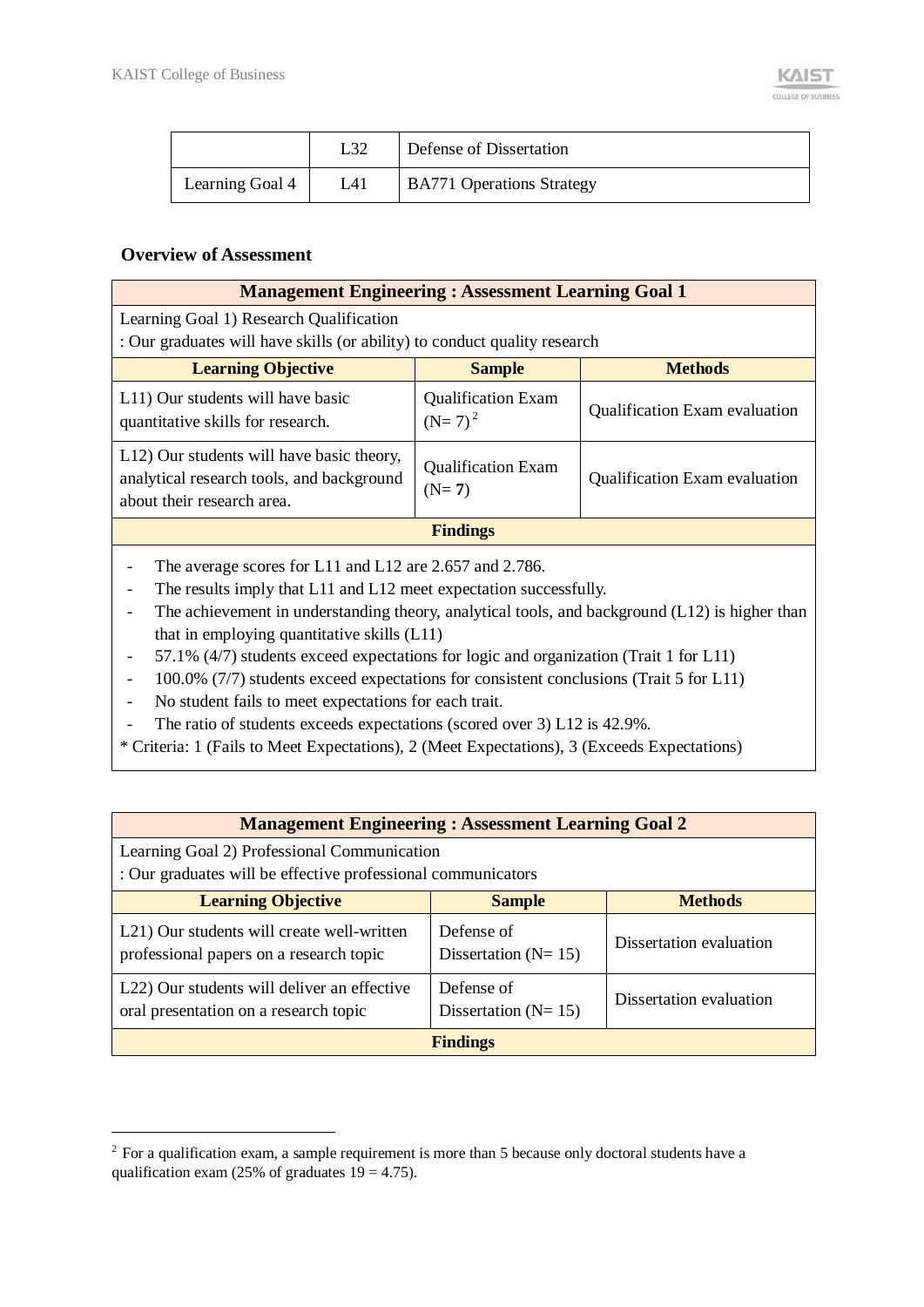- The average scores for L21 and L22 are 2.722 and 2.714
- L21 and L22 meet expectation successfully.
- The achievement in writing professional papers well (L21) is higher than that in effective oral presentation (L22)
- No student fails to meet expectations for each learning objective.
- 86.7% (13/15) students exceed expectations for logic and organization (Trait 1 for L21).
- The ratio of students exceeds expectations (scored over 3) for L21 and L22 is 20.0% and 26.7% respectively.
- \* Criteria: 1 (Fails to Meet Expectations), 2 (Meet Expectations), 3 (Exceeds Expectations)

|  |  |        | <b>Management Engineering: Assessment Learning Goal 3</b> |
|--|--|--------|-----------------------------------------------------------|
|  |  | ______ |                                                           |

Learning Goal 3) Analytical and Creative Thinking : Our graduates will be capable researchers.

| <b>Learning Objective</b>                                                                                         | <b>Sample</b>                           | <b>Methods</b>          |  |  |  |  |  |
|-------------------------------------------------------------------------------------------------------------------|-----------------------------------------|-------------------------|--|--|--|--|--|
| L31) Our students will identify and<br>diagnose management/research<br>problems                                   | Defense of<br>Dissertation ( $N = 15$ ) | Dissertation evaluation |  |  |  |  |  |
| L32) Our students will engage in<br>management research and present the<br>findings of such research effectively. | Defense of<br>Dissertation ( $N = 15$ ) | Dissertation evaluation |  |  |  |  |  |
| <b>Findings</b>                                                                                                   |                                         |                         |  |  |  |  |  |

- The average scores for L31 and L32 are 2.829 and 2.787
- L31 and L32 meet expectation successfully.
- The achievement in identification of management/research problems (L31) is higher than that in engagement in management research (L32).
- No student fails to meet expectations for each trait.
- 80.0% (12/15) students exceed expectations for Identify management / research issues and concepts (Trait 1 for L31)
- The ratio of students exceeds expectations (scored over 3) for L31 and L32 is 60.0% and 40.0% respectively.
- \* Criteria: 1 (Fails to Meet Expectations), 2 (Meet Expectations), 3 (Exceeds Expectations)

| <b>Management Engineering: Assessment Learning Goal 4</b>                 |                                      |                        |  |  |  |  |  |  |
|---------------------------------------------------------------------------|--------------------------------------|------------------------|--|--|--|--|--|--|
| Learning Goal 4) Academic Teamwork                                        |                                      |                        |  |  |  |  |  |  |
| : Our graduates will use team building successfully.                      |                                      |                        |  |  |  |  |  |  |
| <b>Learning Objective</b><br><b>Sample</b><br><b>Methods</b>              |                                      |                        |  |  |  |  |  |  |
| L41) Our students will know how to<br>build an academic team successfully | Students enrolled in<br>$BA771(N=8)$ | Course-embedded survey |  |  |  |  |  |  |
| <b>Findings</b>                                                           |                                      |                        |  |  |  |  |  |  |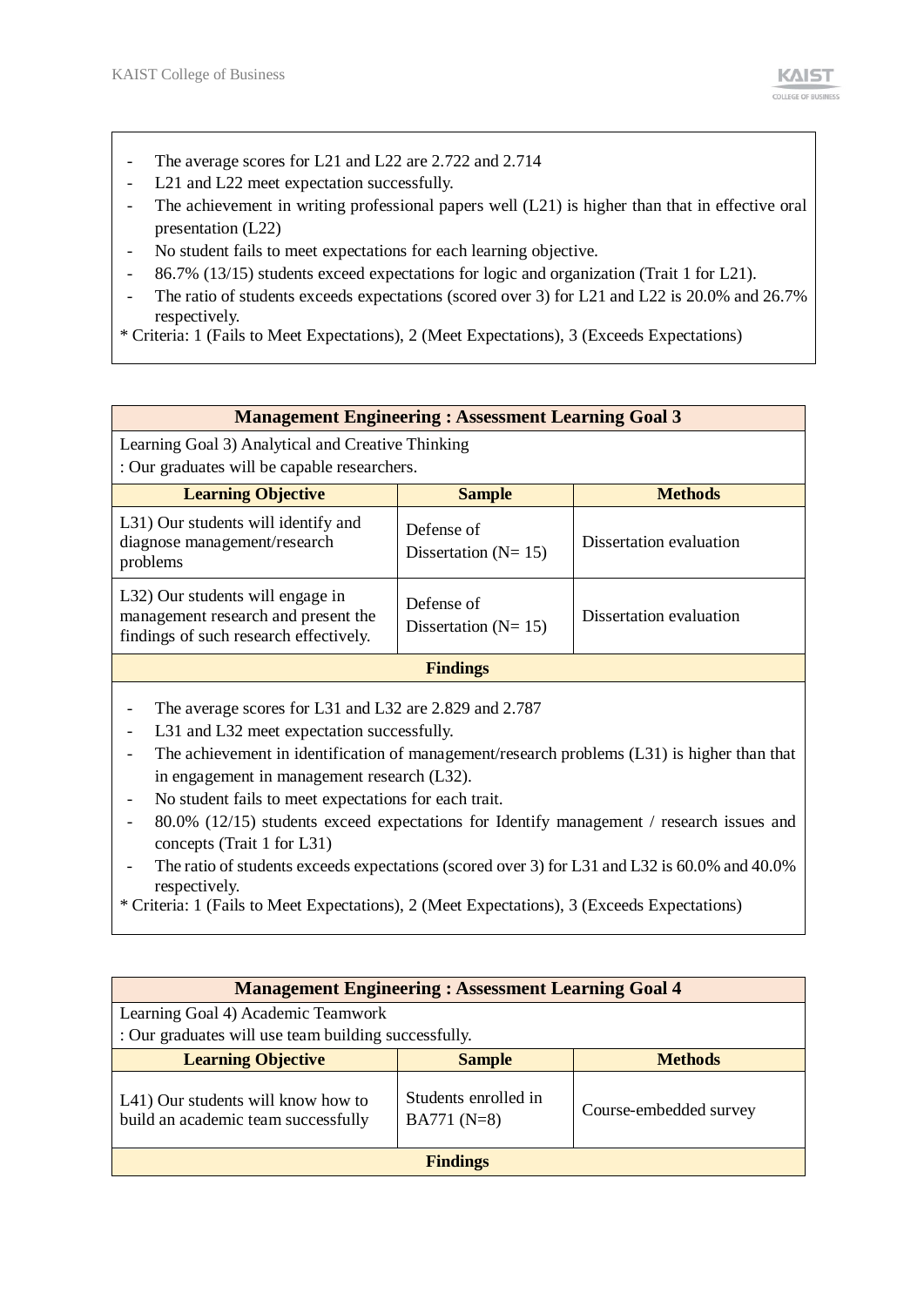- The average score for L41 is 2.969
- L41 meets expectation successfully.
- No student fails to meet expectations for each trait.
- 100.0% (8/8) students exceed expectations for commitment (Trait 1 for L41)
- The ratio of students exceeds expectations (scored over 3) for L41 is 87.5%.
- 100.0% (8/8) students exceed expectations for balance between task and interpersonal relations (Trait 2 for L41)

\* Criteria: 1 (Fails to Meet Expectations), 2 (Meet Expectations), 3 (Exceeds Expectations)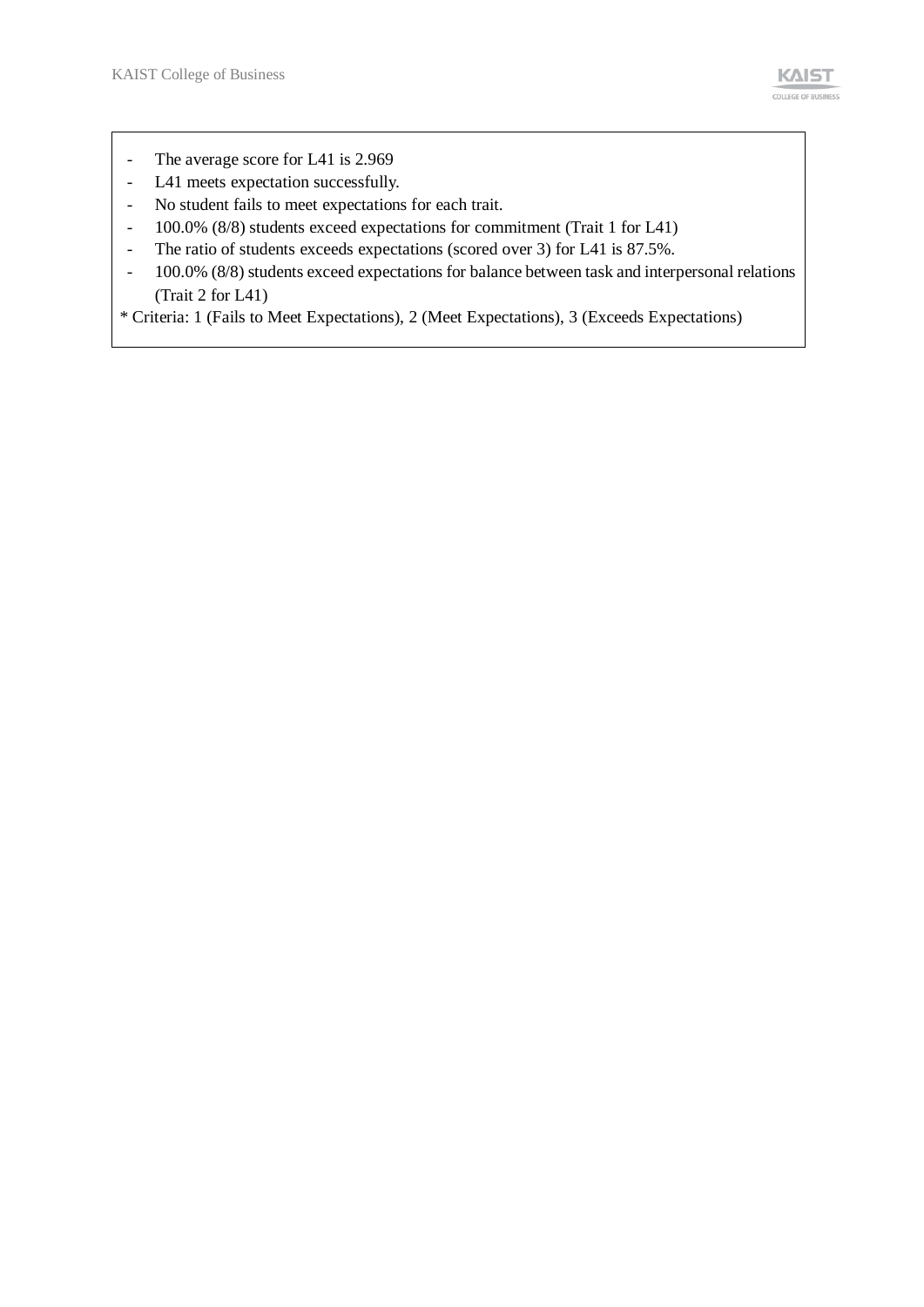

## **Data Analysis and Results**

| <b>Assessment Learning Goal 1 (L1): Qualification exam</b> |                               |                                                                                                      |                                                     |                                                    |                                      |                                                                                                                                                                                                                                     |                                           |                                                                      |                 |  |  |  |  |  |
|------------------------------------------------------------|-------------------------------|------------------------------------------------------------------------------------------------------|-----------------------------------------------------|----------------------------------------------------|--------------------------------------|-------------------------------------------------------------------------------------------------------------------------------------------------------------------------------------------------------------------------------------|-------------------------------------------|----------------------------------------------------------------------|-----------------|--|--|--|--|--|
| <b>Learning</b>                                            |                               | L1: Research Qualification: Our graduates will have skills (or ability) to conduct quality research. |                                                     |                                                    |                                      |                                                                                                                                                                                                                                     |                                           |                                                                      |                 |  |  |  |  |  |
| Goal                                                       |                               | L11: Our students will have basic quantitative skills for research.                                  |                                                     |                                                    |                                      |                                                                                                                                                                                                                                     | and background about their research area. | L12: Our students will have basic theory, analytical research tools, |                 |  |  |  |  |  |
| <b>Traits</b>                                              | T1. Logic and<br>organization | <b>T2.</b> Identification<br>of research<br>problems                                                 | <b>T3. Effective</b><br>literature<br>search skills | <b>T4. Application</b><br>of quantitative<br>tools | <b>T5. Consistent</b><br>conclusions | <b>T1.</b><br><b>T4. Understanding</b><br><b>T3. Proper use of</b><br><b>T2. Application</b><br><b>Understanding</b><br>effective research<br>currently important<br>of Theory<br>issues on research area<br><b>Theory</b><br>tools |                                           |                                                                      |                 |  |  |  |  |  |
| <b>Students</b>                                            | $7\phantom{.0}$               | $\overline{7}$                                                                                       | $7\phantom{.0}$                                     | $\overline{7}$                                     | $7\phantom{.0}$                      | $\overline{7}$                                                                                                                                                                                                                      | $\overline{7}$                            | $7\phantom{.0}$                                                      | $7\phantom{.0}$ |  |  |  |  |  |
|                                                            | 3                             | 2                                                                                                    | 3                                                   | $\overline{c}$                                     | 3                                    | 2                                                                                                                                                                                                                                   | 2                                         | 3                                                                    | 3               |  |  |  |  |  |
| 2                                                          | 2                             | 3                                                                                                    | 3                                                   | 3                                                  | 3                                    | 3                                                                                                                                                                                                                                   | 3                                         | 3                                                                    | 3               |  |  |  |  |  |
| 3                                                          | 3                             | 3                                                                                                    | $\mathfrak{2}$                                      | 3                                                  | 3                                    | 3                                                                                                                                                                                                                                   | $\mathfrak{Z}$                            | 3                                                                    | 3               |  |  |  |  |  |
| 4                                                          | $\mathbf{2}$                  | $\mathbf{2}$                                                                                         | $\overline{c}$                                      | 3                                                  | 3                                    | $\overline{c}$                                                                                                                                                                                                                      | $\mathfrak{Z}$                            | 3                                                                    | 3               |  |  |  |  |  |
| 5                                                          | 2                             | $\mathbf{2}$                                                                                         | 3                                                   | 3                                                  | 3                                    | 3                                                                                                                                                                                                                                   | 3                                         | 3                                                                    | 3               |  |  |  |  |  |
| 6                                                          | 3                             | 3                                                                                                    | 3                                                   | $\overline{c}$                                     | 3                                    | 3                                                                                                                                                                                                                                   | 3                                         | 2                                                                    | 3               |  |  |  |  |  |
| $\overline{7}$                                             | 3                             | 2                                                                                                    | 3                                                   | $\overline{2}$                                     | 3                                    | 3                                                                                                                                                                                                                                   | 3                                         | 2                                                                    | $\overline{2}$  |  |  |  |  |  |
| # of $3$<br>points                                         | $\overline{\mathbf{4}}$       | 3                                                                                                    | $\overline{5}$                                      | $\overline{\mathbf{4}}$                            | $\overline{7}$                       | 5                                                                                                                                                                                                                                   | 6                                         | 5                                                                    | 6               |  |  |  |  |  |
| # of $2$<br>points                                         | 3                             | $\overline{\mathbf{4}}$                                                                              | $\overline{2}$                                      | 3                                                  | $\bf{0}$                             | $\overline{2}$                                                                                                                                                                                                                      | 1                                         | $\overline{2}$                                                       | $\mathbf{1}$    |  |  |  |  |  |
| # of $1$<br>points                                         | $\bf{0}$                      | $\bf{0}$                                                                                             | $\bf{0}$                                            | $\bf{0}$                                           | $\bf{0}$                             | $\bf{0}$                                                                                                                                                                                                                            | $\bf{0}$<br>$\bf{0}$                      |                                                                      | $\bf{0}$        |  |  |  |  |  |
| <b>Total</b><br><b>Score</b>                               | 18                            | 17                                                                                                   | 19                                                  | 18                                                 | 21                                   | 19                                                                                                                                                                                                                                  | 19<br>20<br><b>20</b>                     |                                                                      |                 |  |  |  |  |  |
| Average                                                    | 2.571                         | 2.429                                                                                                | 2.714                                               | 2.571                                              | 3                                    | 2.714                                                                                                                                                                                                                               | 2.857                                     | 2.714                                                                | 2.857           |  |  |  |  |  |
| <b>Total</b><br><b>Average</b>                             | 2.786<br>2.657                |                                                                                                      |                                                     |                                                    |                                      |                                                                                                                                                                                                                                     |                                           |                                                                      |                 |  |  |  |  |  |

Criteria: 1 (Fails to Meet Expectations), 2 (Meet Expectations), 3 (Exceeds Expectations)

#Only doctoral students have qualification exam, so the number of sample (7) meets the sample requirements (25% of graduates  $19 = 4.75$ ).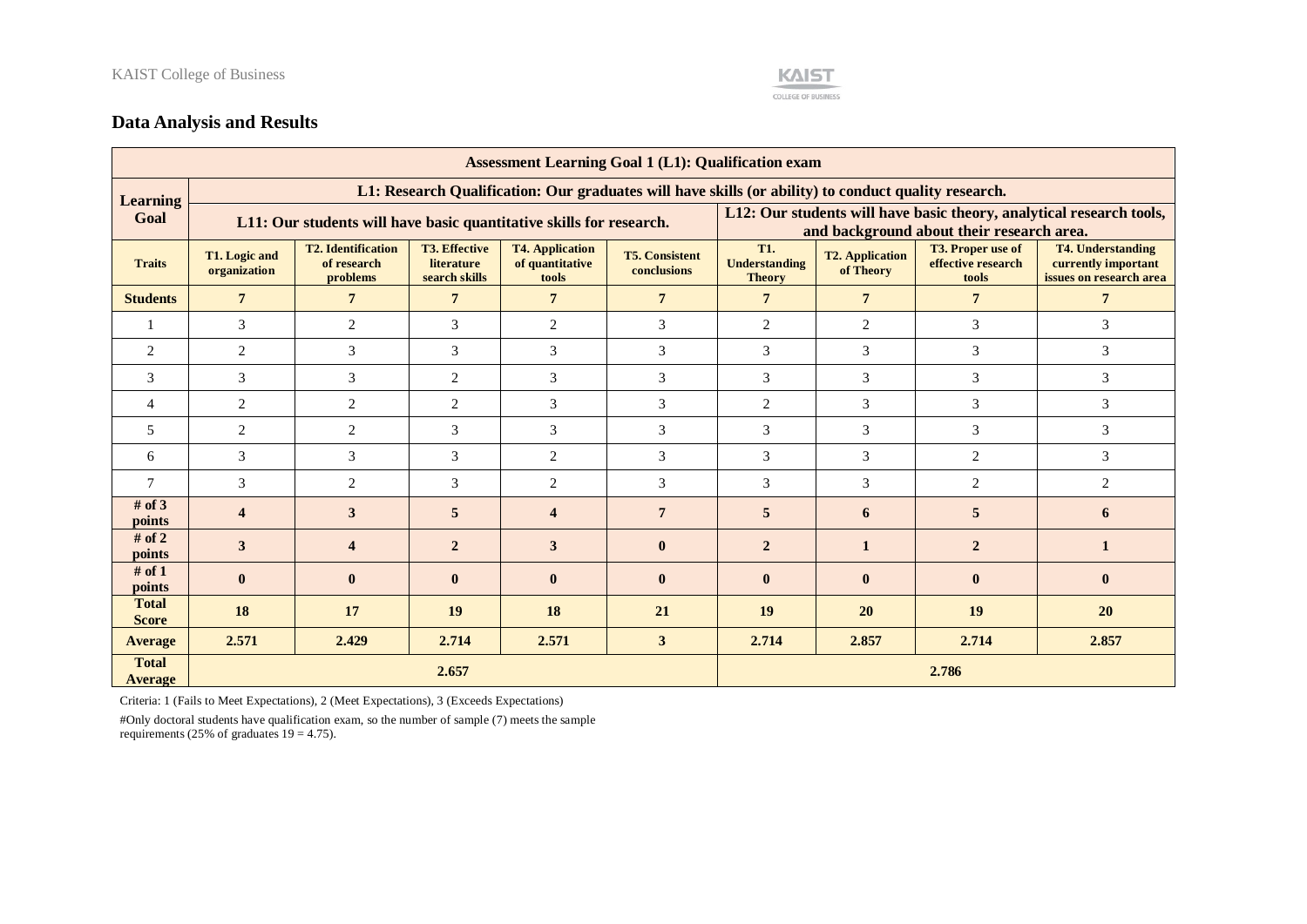

COLLEGE OF BUSINESS

|                                | <b>Assessment Learning Goal 2 (L2): Dissertation Evaluation</b> |                                                                     |                                              |                                       |                                                                                             |                            |                                |                                                                    |                                         |                              |                                          |                                              |                                              |
|--------------------------------|-----------------------------------------------------------------|---------------------------------------------------------------------|----------------------------------------------|---------------------------------------|---------------------------------------------------------------------------------------------|----------------------------|--------------------------------|--------------------------------------------------------------------|-----------------------------------------|------------------------------|------------------------------------------|----------------------------------------------|----------------------------------------------|
| <b>Learning</b>                |                                                                 |                                                                     |                                              |                                       | L2: Professional Communication: Our graduates will be effective professional communicators. |                            |                                |                                                                    |                                         |                              |                                          |                                              |                                              |
| Goal                           |                                                                 | L21: Our students will create well-written professional papers on a |                                              |                                       |                                                                                             |                            |                                | L22: Our students will deliver an effective oral presentation on a |                                         |                              |                                          |                                              |                                              |
|                                |                                                                 |                                                                     | research topic.                              |                                       |                                                                                             |                            |                                |                                                                    |                                         |                              | research topic.                          |                                              |                                              |
| <b>Traits</b>                  | T1. Logic &<br><b>Organization</b>                              | T2.<br>Language                                                     | <b>T3. Spelling</b><br>and<br><b>Grammar</b> | T4.<br><b>Development</b><br>of Ideas | <b>T5. Purpose</b><br>and Audience                                                          | T <sub>6</sub> .<br>Format | <b>T1.</b><br>Organi<br>zation | T <sub>2</sub> .<br><b>Ouality</b><br>of slides                    | <b>T3. Voice</b><br>quality<br>and pace | T4.<br><b>Manne</b><br>risms | <b>T5.</b><br><b>Professio</b><br>nalism | T6. Use of<br>media/rapport<br>with audience | <b>T7. Ability</b><br>to answer<br>questions |
| <b>Students</b>                | 15                                                              | 15                                                                  | 15                                           | 15                                    | 15                                                                                          | 15                         | 15                             | 15                                                                 | 15                                      | 15                           | 15                                       | 15                                           | 15                                           |
|                                | $\overline{2}$                                                  | $\overline{2}$                                                      | $\overline{2}$                               | 3                                     | 3                                                                                           | $\overline{2}$             | 3                              | 3                                                                  | 3                                       | $\overline{2}$               | 3                                        | $\overline{3}$                               | 3                                            |
| $\overline{2}$                 | $\overline{2}$                                                  | $\sqrt{2}$                                                          | $\overline{2}$                               | $\overline{2}$                        | $\overline{2}$                                                                              | $\overline{c}$             | $\overline{2}$                 | $\sqrt{2}$                                                         | $\overline{2}$                          | $\overline{2}$               | $\overline{2}$                           | $\overline{2}$                               | $\overline{c}$                               |
| 3                              | 3                                                               | $\overline{2}$                                                      | $\overline{2}$                               | 3                                     | 3                                                                                           | 3                          | 3                              | 3                                                                  | $\overline{3}$                          | $\overline{2}$               | 3                                        | 3                                            | 3                                            |
| $\overline{4}$                 | 3                                                               | 3                                                                   | $\overline{2}$                               | 3                                     | 3                                                                                           | 3                          | 3                              | 3                                                                  | $\overline{2}$                          | 3                            | 3                                        | $\overline{2}$                               | 3                                            |
| 5                              | 3                                                               | $\overline{2}$                                                      | $\sqrt{2}$                                   | 3                                     | 3                                                                                           | 3                          | 3                              | 3                                                                  | 3                                       | $\overline{2}$               | $\overline{2}$                           | $\overline{2}$                               | 3                                            |
| 6                              | 3                                                               | 3                                                                   | $\overline{2}$                               | 3                                     | 3                                                                                           | $\overline{2}$             | 3                              | 3                                                                  | 3                                       | 3                            | 3                                        | 3                                            | 3                                            |
| $\tau$                         | 3                                                               | $\overline{2}$                                                      | 3                                            | 3                                     | 3                                                                                           | 3                          | 3                              | $\overline{2}$                                                     | $\overline{2}$                          | 3                            | 3                                        | 3                                            | 3                                            |
| 8                              | 3                                                               | 3                                                                   | $\overline{3}$                               | $\overline{3}$                        | 3                                                                                           | 3                          | 3                              | 3                                                                  | $\overline{2}$                          | 3                            | 3                                        | 3                                            | 3                                            |
| 9                              | 3                                                               | $\sqrt{2}$                                                          | 3                                            | 3                                     | 3                                                                                           | 3                          | 3                              | $\sqrt{2}$                                                         | $\overline{2}$                          | 3                            | 3                                        | $\overline{3}$                               | $\overline{c}$                               |
| 10                             | 3                                                               | $\overline{2}$                                                      | 3                                            | 3                                     | 3                                                                                           | 3                          | 3                              | $\overline{2}$                                                     | $\overline{2}$                          | 3                            | $\overline{2}$                           | 3                                            | $\overline{2}$                               |
| 11                             | $\overline{3}$                                                  | 3                                                                   | 3                                            | $\mathfrak{Z}$                        | 3                                                                                           | 3                          | 3                              | 3                                                                  | 3                                       | 3                            | 3                                        | 3                                            | 3                                            |
| 12                             | 3                                                               | 3                                                                   | 3                                            | $\mathfrak{Z}$                        | 3                                                                                           | 3                          | 3                              | 3                                                                  | 3                                       | 3                            | 3                                        | 3                                            | 3                                            |
| 13                             | 3                                                               | $\overline{2}$                                                      | $\overline{2}$                               | $\overline{2}$                        | 3                                                                                           | 3                          | 3                              | 3                                                                  | $\overline{3}$                          | 3                            | 3                                        | $\overline{3}$                               | 3                                            |
| 14                             | 3                                                               | 3                                                                   | $\overline{2}$                               | 3                                     | 3                                                                                           | 3                          | 3                              | $\overline{2}$                                                     | $\overline{3}$                          | 3                            | 3                                        | 3                                            | $\overline{2}$                               |
| 15                             | 3                                                               | $\overline{2}$                                                      | $\overline{3}$                               | $\overline{3}$                        | $\overline{3}$                                                                              | 3                          | 3                              | 3                                                                  | $\overline{2}$                          | $\overline{2}$               | $\overline{2}$                           | $\overline{2}$                               | 3                                            |
| # of $3$<br>points             | 13                                                              | 6                                                                   | $7\phantom{.}$                               | 13                                    | 14                                                                                          | 12                         | 14                             | 10                                                                 | 8                                       | 10                           | 11                                       | 11                                           | 11                                           |
| # of $2$<br>points             | $\overline{2}$                                                  | 9                                                                   | $\bf{8}$                                     | $\overline{2}$                        | $\mathbf{1}$                                                                                | $\mathbf{3}$               | 1                              | $\sqrt{5}$                                                         | $\overline{7}$                          | $5\phantom{.0}$              | $\overline{\mathbf{4}}$                  | $\overline{\mathbf{4}}$                      | $\overline{\mathbf{4}}$                      |
| # of $1$<br>points             | $\bf{0}$                                                        | $\bf{0}$                                                            | $\bf{0}$                                     | $\bf{0}$                              | $\bf{0}$                                                                                    | $\bf{0}$                   | $\bf{0}$                       | $\bf{0}$                                                           | $\mathbf{0}$                            | $\mathbf{0}$                 | $\bf{0}$                                 | $\bf{0}$                                     | $\mathbf{0}$                                 |
| <b>Total</b><br><b>Score</b>   | 43                                                              | 36                                                                  | 37                                           | 43                                    | 44                                                                                          | 42                         | 44                             | 40                                                                 | 38                                      | 40                           | 41                                       | 41                                           | 41                                           |
| <b>Average</b>                 | 2.867                                                           | 2.4                                                                 | 2.467                                        | 2.867                                 | 2.933                                                                                       | 2.8                        | 2.933                          | 2.667                                                              | 2.533                                   | 2.667                        | 2.733                                    | 2.733                                        | 2.733                                        |
| <b>Total</b><br><b>Average</b> | 2.722                                                           |                                                                     |                                              |                                       |                                                                                             |                            |                                |                                                                    |                                         |                              | 2.714                                    |                                              |                                              |

Criteria: 1 (Fails to Meet Expectations), 2 (Meet Expectations), 3 (Exceeds Expectations)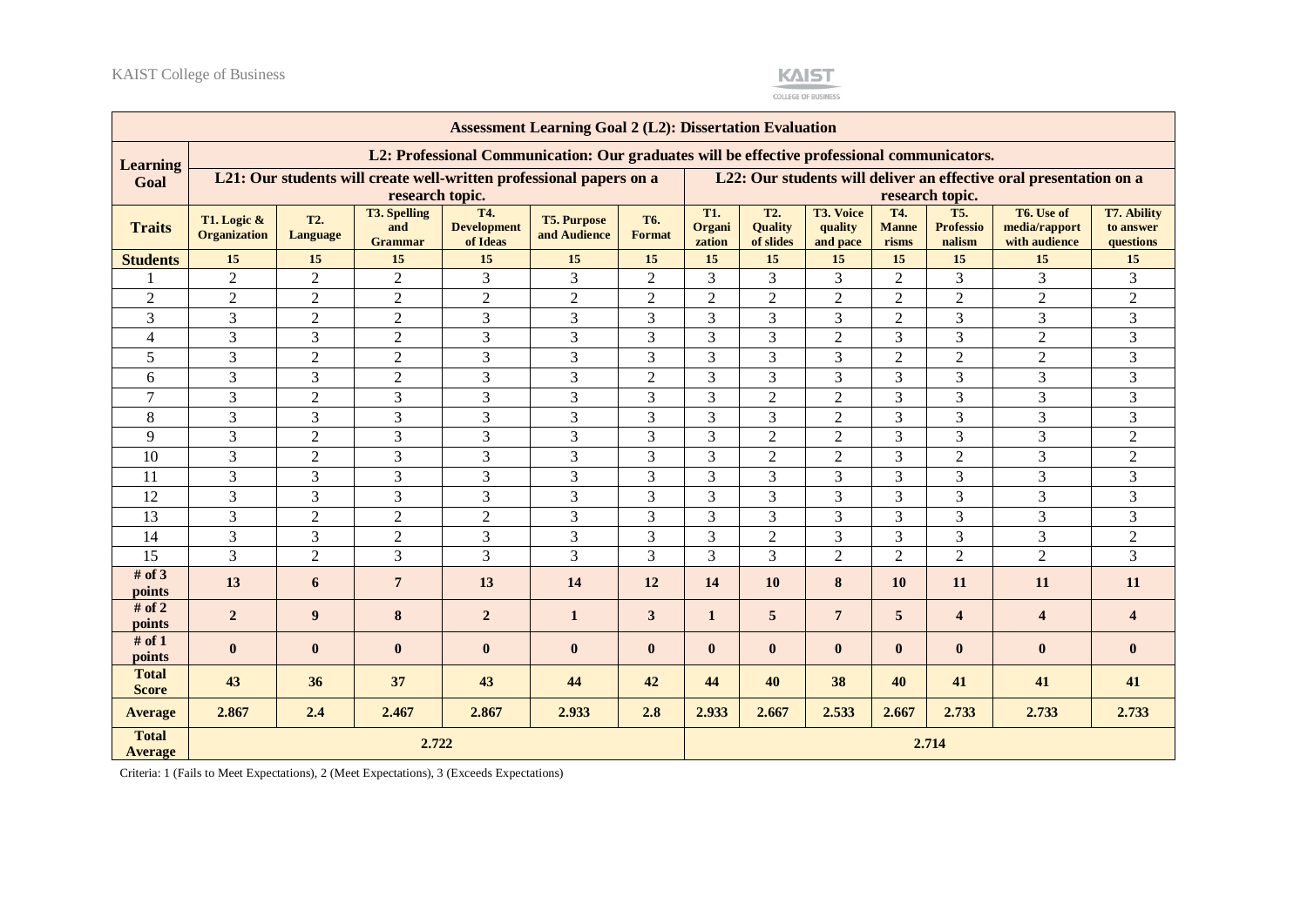

COLLEGE OF BUSINESS

| <b>Assessment Learning Goal 3 (L3): Dissertation Evaluation</b> |                                                                 |                                               |                                          |                                         |                                                                |                                                                            |                                                                                                                            |                                                                                                                |                                                                            |                                                |                                                       |                                                                          |
|-----------------------------------------------------------------|-----------------------------------------------------------------|-----------------------------------------------|------------------------------------------|-----------------------------------------|----------------------------------------------------------------|----------------------------------------------------------------------------|----------------------------------------------------------------------------------------------------------------------------|----------------------------------------------------------------------------------------------------------------|----------------------------------------------------------------------------|------------------------------------------------|-------------------------------------------------------|--------------------------------------------------------------------------|
| <b>Learning</b>                                                 |                                                                 |                                               |                                          |                                         |                                                                |                                                                            | L3: Analytical and Creative Thinking: Our graduates will be capable researchers.                                           |                                                                                                                |                                                                            |                                                |                                                       |                                                                          |
| Goal                                                            |                                                                 |                                               |                                          |                                         |                                                                | L31: Our students will identify and diagnose management/research problems. |                                                                                                                            | L32: Our students will engage in management research<br>and present the findings of such research effectively. |                                                                            |                                                |                                                       |                                                                          |
| <b>Traits</b>                                                   | T1. Identify<br>management /<br>research issues<br>and concepts | <b>T2. Identify</b><br>alternative<br>options | T3.<br><b>Quantitative</b><br>evaluation | T4.<br><b>Qualitative</b><br>evaluation | <b>T5. Present and</b><br>organize work in<br>a logical manner | T6. Use new ideas and<br>analysis methods not<br>includes in the problem   | <b>T7. Use ethical and professionally</b><br>responsible documentation and<br>propose ethical and responsible<br>solutions | T1.<br><b>Preparation</b><br>: "fact<br>finding"                                                               | T <sub>2</sub> .<br><b>Preparation:</b><br>"problem/objec<br>tive finding" | T3.<br><b>Incubation:</b><br>"idea<br>finding" | T4.<br><b>Illumination:</b><br>"solution"<br>finding" | <b>T5. Verification:</b><br>"acceptance"<br>finding" (idea is<br>proven) |
| <b>Students</b>                                                 | 15                                                              | 15                                            | 15                                       | 15                                      | 15                                                             | 15                                                                         | 15                                                                                                                         | 15                                                                                                             | 15                                                                         | 15                                             | 15                                                    | 15                                                                       |
|                                                                 | 3                                                               | $\overline{2}$                                | 3                                        | 3                                       | 3                                                              | 3                                                                          | 3                                                                                                                          | 3                                                                                                              | 3                                                                          | 3                                              | 3                                                     | 3                                                                        |
| $\mathfrak{2}$                                                  | $\sqrt{2}$                                                      | $\overline{2}$                                | $\boldsymbol{2}$                         | $\mathfrak{2}$                          | $\mathbf{2}$                                                   | $\mathfrak{2}$                                                             | 3                                                                                                                          | $\overline{c}$                                                                                                 | $\sqrt{2}$                                                                 | $\overline{2}$                                 | $\mathbf{2}$                                          | $\overline{2}$                                                           |
| 3                                                               | 3                                                               | 3                                             | 3                                        | 3                                       | 3                                                              | 3                                                                          | 3                                                                                                                          | 3                                                                                                              | 3                                                                          | 3                                              | 3                                                     | 3                                                                        |
| $\overline{4}$                                                  | 3                                                               | 3                                             | 3                                        | $\overline{2}$                          | 3                                                              | 3                                                                          | 3                                                                                                                          | 3                                                                                                              | 3                                                                          | 3                                              | 3                                                     | $\overline{2}$                                                           |
| 5                                                               | 3                                                               | 3                                             | 3                                        | 3                                       | 3                                                              | 3                                                                          | 3                                                                                                                          | 3                                                                                                              | 3                                                                          | 3                                              | 3                                                     | 3                                                                        |
| 6                                                               | $\overline{2}$                                                  | $\overline{2}$                                | 3                                        | $\overline{2}$                          | $\overline{2}$                                                 | 3                                                                          | 3                                                                                                                          | 3                                                                                                              | 3                                                                          | $\overline{2}$                                 | 3                                                     | $\overline{2}$                                                           |
| $\overline{7}$                                                  | 3                                                               | 3                                             | 3                                        | $\mathfrak{Z}$                          | 3                                                              | 3                                                                          | 3                                                                                                                          | 3                                                                                                              | 3                                                                          | 3                                              | $\overline{2}$                                        | 3                                                                        |
| 8                                                               | 3                                                               | 3                                             | 3                                        | 3                                       | 3                                                              | 3                                                                          | 3                                                                                                                          | 3                                                                                                              | 3                                                                          | 3                                              | $\mathfrak{2}$                                        | 3                                                                        |
| 9                                                               | $\overline{3}$                                                  | 3                                             | 3                                        | $\overline{3}$                          | 3                                                              | 3                                                                          | 3                                                                                                                          | 3                                                                                                              | 3                                                                          | 3                                              | $\overline{2}$                                        | 3                                                                        |
| 10                                                              | 3                                                               | 3                                             | 3                                        | 3                                       | 3                                                              | 3                                                                          | 3                                                                                                                          | 3                                                                                                              | 3                                                                          | 3                                              | $\overline{2}$                                        | 3                                                                        |
| 11                                                              | 3                                                               | 3                                             | 3                                        | 3                                       | 3                                                              | 3                                                                          | 3                                                                                                                          | 3                                                                                                              | 3                                                                          | 3                                              | 3                                                     | 3                                                                        |
| 12                                                              | $\overline{3}$                                                  | 3                                             | 3                                        | 3                                       | 3                                                              | 3                                                                          | 3                                                                                                                          | 3                                                                                                              | 3                                                                          | 3                                              | 3                                                     | 3                                                                        |
| 13                                                              | $\overline{2}$                                                  | $\overline{2}$                                | $\overline{2}$                           | 3                                       | $\overline{2}$                                                 | $\overline{2}$                                                             | 3                                                                                                                          | 3                                                                                                              | 3                                                                          | $\overline{2}$                                 | $\overline{2}$                                        | 3                                                                        |
| 14                                                              | 3                                                               | 3                                             | 3                                        | 3                                       | 3                                                              | 3                                                                          | 3                                                                                                                          | 3                                                                                                              | 3                                                                          | $\overline{2}$                                 | 3                                                     | $\overline{2}$                                                           |
| 15                                                              | $\overline{3}$                                                  | 3                                             | 3                                        | 3                                       | $\overline{2}$                                                 | 3                                                                          | 3                                                                                                                          | 3                                                                                                              | 3                                                                          | 3                                              | 3                                                     | 3                                                                        |
| # of $3$<br>points                                              | 12                                                              | 11                                            | 13                                       | 12                                      | 11                                                             | 13                                                                         | 15                                                                                                                         | 14                                                                                                             | 14                                                                         | 11                                             | 9                                                     | 11                                                                       |
| # of 2<br>points                                                | 3                                                               | $\overline{4}$                                | $\overline{2}$                           | 3                                       | $\overline{4}$                                                 | $\overline{2}$                                                             | $\bf{0}$                                                                                                                   | $\mathbf{1}$                                                                                                   | $\mathbf{1}$                                                               | $\boldsymbol{4}$                               | 6                                                     | $\overline{\mathbf{4}}$                                                  |
| # of $1$<br>points                                              | $\bf{0}$                                                        | $\bf{0}$                                      | $\bf{0}$                                 | $\bf{0}$                                | $\mathbf{0}$                                                   | $\bf{0}$                                                                   | $\bf{0}$                                                                                                                   | $\bf{0}$                                                                                                       | $\bf{0}$                                                                   | $\bf{0}$                                       | $\bf{0}$                                              | $\bf{0}$                                                                 |
| <b>Total Score</b>                                              | 42                                                              | 41                                            | 43                                       | 42                                      | 41                                                             | 43                                                                         | 45                                                                                                                         | 44                                                                                                             | 44                                                                         | 41                                             | 39                                                    | 41                                                                       |
| <b>Average</b>                                                  | 2.8                                                             | 2.733                                         | 2.867                                    | 2.8                                     | 2.733                                                          | 2.867                                                                      | 3 <sup>1</sup>                                                                                                             | 2.933                                                                                                          | 2.933                                                                      | 2.733                                          | 2.6                                                   | 2.733                                                                    |
| <b>Total</b><br><b>Average</b>                                  |                                                                 |                                               |                                          |                                         |                                                                |                                                                            |                                                                                                                            | 2.787                                                                                                          |                                                                            |                                                |                                                       |                                                                          |

Criteria: 1 (Fails to Meet Expectations), 2 (Meet Expectations), 3 (Exceeds Expectations)